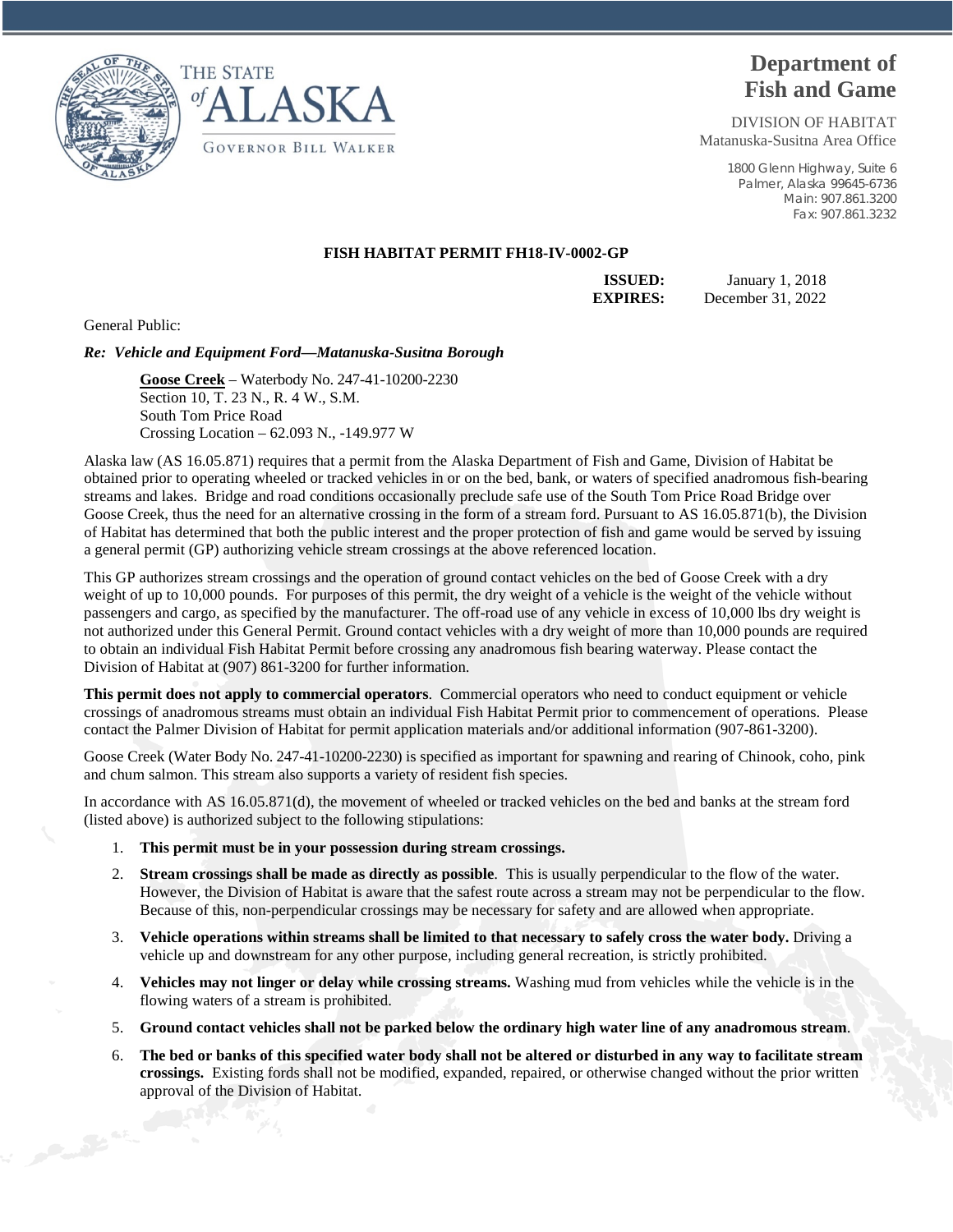## **Please be reminded that harassing fish while crossing any stream is prohibited by state law (5 AAC 75.060).**

You are responsible for the actions of contractors, agents, or other persons who perform work to accomplish the approved activity. For any activity that significantly deviates from the approved plan, you shall notify the Division of Habitat and obtain written approval in the form of a permit amendment before beginning the activity. Any action that increases the project's overall scope or that negates, alters, or minimizes the intent or effectiveness of any stipulation contained in this permit will be deemed a significant deviation from the approved plan. The final determination as to the significance of any deviation and the need for a permit amendment is the responsibility of the Division of Habitat. Therefore, it is recommended you consult the Division of Habitat immediately when a deviation from the approved plan is being considered.

For the purpose of inspecting or monitoring compliance with any condition of this permit, you shall give an authorized representative of the State free and unobstructed access, at safe and reasonable times, to the permit site. You shall furnish whatever assistance and information as the authorized representative reasonably requires for monitoring and inspection purposes.

This letter constitutes a permit issued under the authority of AS 16.05.871. Please be advised that this determination applies only to activities regulated by the Division of Habitat; other agencies also may have jurisdiction under their respective authorities. This determination does not relieve you of your responsibility to secure other permits; state, federal, or local. You are still required to comply with all other applicable laws.

In addition to the penalties provided by law, this permit may be terminated or revoked for failure to comply with its provisions or failure to comply with applicable statutes and regulations. The department reserves the right to require mitigation measures to correct disruption to fish and game created by the project and which was a direct result of the failure to comply with this General Permit or any applicable law.

You shall indemnify, save harmless, and defend the department, its agents, and its employees from any and all claims, actions, or liabilities for injuries or damages sustained by any person or property arising directly or indirectly from permitted activities or your performance under this permit. However, this provision has no effect if, and only if, the sole proximate cause of the injury is the department's negligence.

This permit decision may be appealed in accordance with the provisions of AS 44.62.330-630.

If you have any questions, please call the Palmer Division of Habitat at (907) 861-3200.

Sincerely,

Sam Cotten, Commissioner

By: Ron Benkert, Regional Manager Division of Habitat (907) 861-3200

Enclosure: Goose Creek Crossing Map

-seew

cc: D. Dahl, AWT S. Ivey, SF A. Ott, Habitat D. Massie, AWT Pagemaster, COE C. Larson, DMLW T. Hansen, SF T. Long, SF